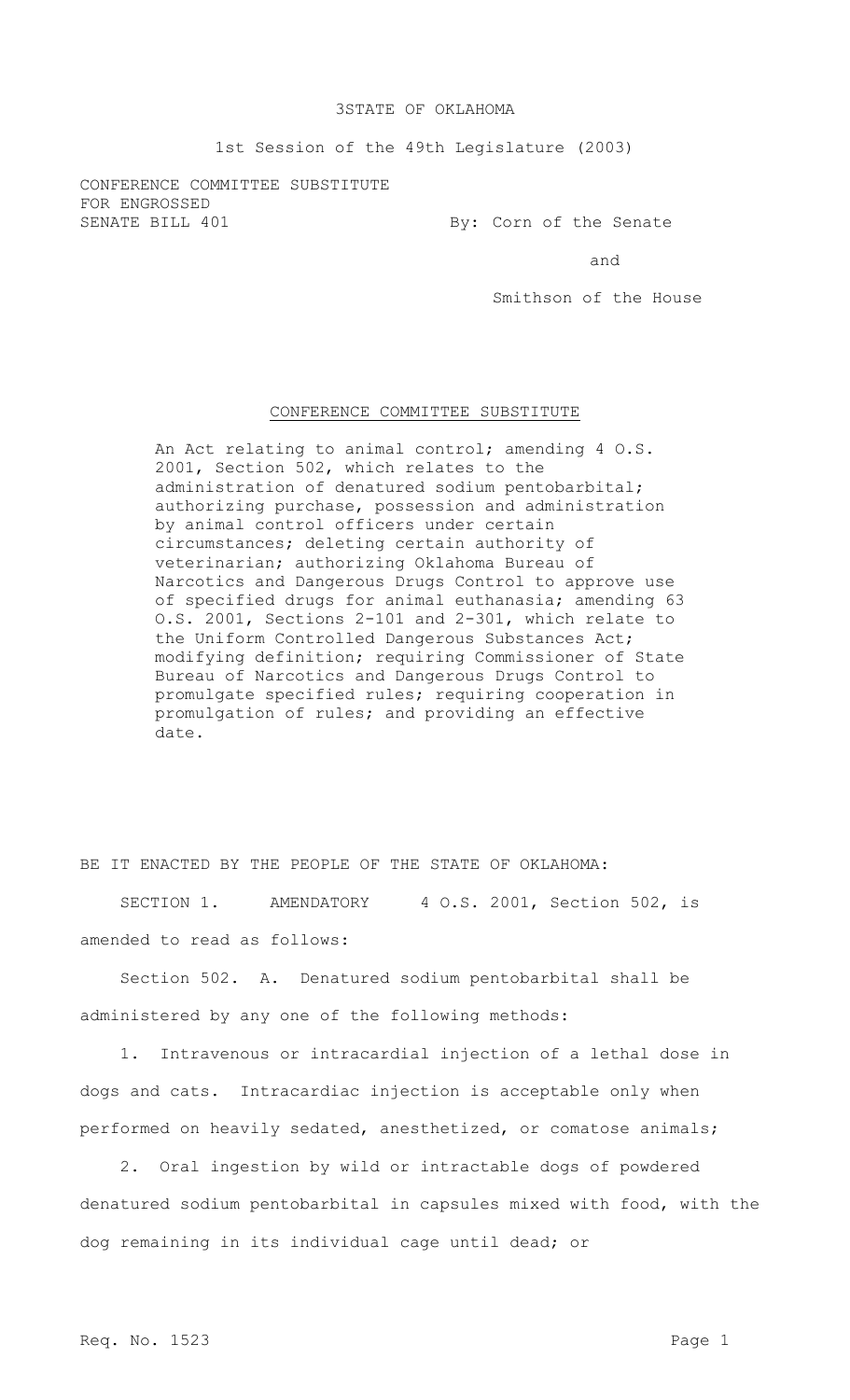3. Intraperitoneal or intracardial injection in cats, kittens and puppies when location of and injection into the vein is difficult or impossible. Intracardiac injection is acceptable only when performed on heavily sedated, anesthetized, or comatose animals.

B. Denatured sodium pentobarbital shall be administered under the following conditions:

1. A sharp and undamaged hypodermic needle shall be used for each animal and be of a size suitable for the size and species of animal, and method of injection; and

2. Administration shall be by a licensed veterinarian or by a person trained for this purpose and approved and supervised by a licensed veterinarian, or a person certified as an animal euthanasia technician by the Oklahoma State Board of Veterinary Medical Examiners or an animal control officer registered by the Oklahoma State Bureau of Narcotics and Dangerous Drugs Control as provided in subsection D of this section.

C. A licensed veterinarian may certify the purchase of denatured sodium pentobarbital for any bona fide animal shelter.

D. 1. A Any certified animal euthanasia technician that is registered by the Oklahoma Bureau of Narcotics and Dangerous Drugs Control, Drug Enforcement Agency, and who holds a valid certificate issued by the Oklahoma Board of Veterinary Medical Examiners or any animal control officer that is registered by the Oklahoma Bureau of Narcotics and Dangerous Drugs Control is authorized to purchase and possess denatured sodium pentobarbital or other drugs approved by the Oklahoma Board of Veterinary Medical Examiners registering entity for euthanasia of animals provided they are working in conjunction with a law enforcement agency, animal control agency, or animal shelter that is recognized and approved by the Board or the Oklahoma Bureau of Narcotics and Dangerous Drugs Control; and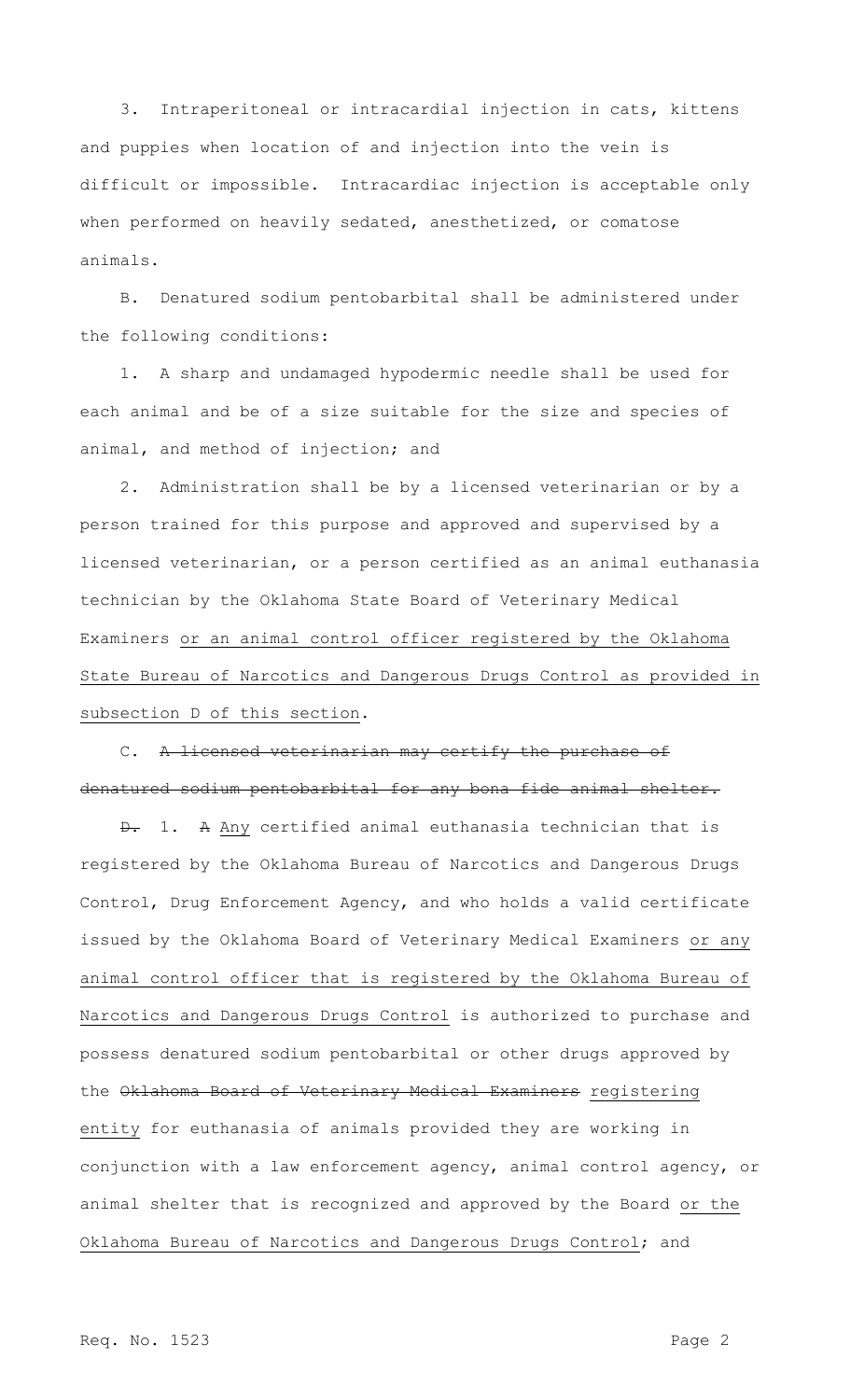2. Denatured sodium pentobarbital and other drugs approved by the Board of Veterinary Medical Examiners or the Oklahoma Bureau of Narcotics and Dangerous Drugs Control shall be the only drugs used for the euthanasia of animals in an animal shelter.

SECTION 2. AMENDATORY 63 O.S. 2001, Section 2-101, is amended to read as follows:

Section 2-101. As used in the Uniform Controlled Dangerous Substances Act, Section 2-101 et seq. of this title:

1. "Administer" means the direct application of a controlled dangerous substance, whether by injection, inhalation, ingestion or any other means, to the body of a patient, animal or research subject by:

- a. a practitioner (or, in the presence of the practitioner, by the authorized agent of the practitioner), or
- b. the patient or research subject at the direction and in the presence of the practitioner;

2. "Agent" means a peace officer appointed by and who acts in behalf of the Director of the Oklahoma State Bureau of Narcotics and Dangerous Drugs Control or an authorized person who acts on behalf of or at the direction of a person who manufactures, distributes, dispenses, prescribes, administers or uses for scientific purposes controlled dangerous substances but does not include a common or contract carrier, public warehouser or employee thereof, or a person required to register under the Uniform Controlled Dangerous Substances Act;

3. "Board" means the Advisory Board to the Director of the Oklahoma State Bureau of Narcotics and Dangerous Drugs Control;

4. "Bureau" means the Oklahoma State Bureau of Narcotics and Dangerous Drugs Control;

5. "Coca leaves" includes cocaine and any compound, manufacture, salt, derivative, mixture or preparation of coca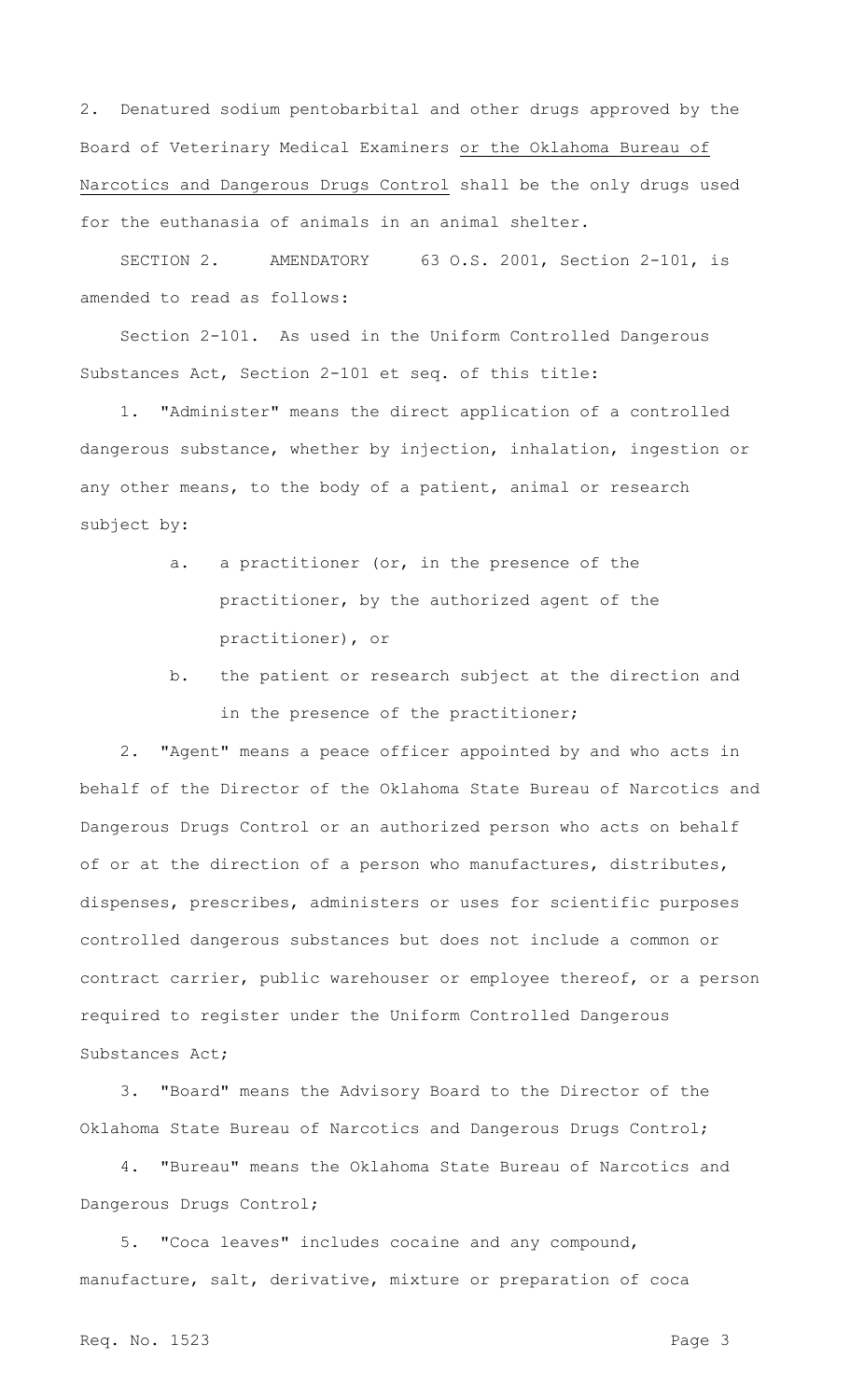leaves, except derivatives of coca leaves which do not contain cocaine or ecgonine;

6. "Commissioner" or "Director" means the Director of the Oklahoma State Bureau of Narcotics and Dangerous Drugs Control;

7. "Control" means to add, remove or change the placement of a drug, substance or immediate precursor under the Uniform Controlled Dangerous Substances Act;

8. "Controlled dangerous substance" means a drug, substance or immediate precursor in Schedules I through V of the Uniform Controlled Dangerous Substances Act, Section 2-101 et seq. of this title;

9. "Counterfeit substance" means a controlled substance which, or the container or labeling of which without authorization, bears the trademark, trade name or other identifying marks, imprint, number or device or any likeness thereof of a manufacturer, distributor or dispenser other than the person who in fact manufactured, distributed or dispensed the substance;

10. "Deliver" or "delivery" means the actual, constructive or attempted transfer from one person to another of a controlled dangerous substance, whether or not there is an agency relationship;

11. "Dispense" means to deliver a controlled dangerous substance to an ultimate user or human research subject by or pursuant to the lawful order of a practitioner, including the prescribing, administering, packaging, labeling or compounding necessary to prepare the substance for such distribution. "Dispenser" is a practitioner who delivers a controlled dangerous substance to an ultimate user or human research subject;

12. "Distribute" means to deliver other than by administering or dispensing a controlled dangerous substance;

13. "Distributor" means a commercial entity engaged in the distribution or reverse distribution of narcotics and dangerous drugs and who complies with all regulations promulgated by the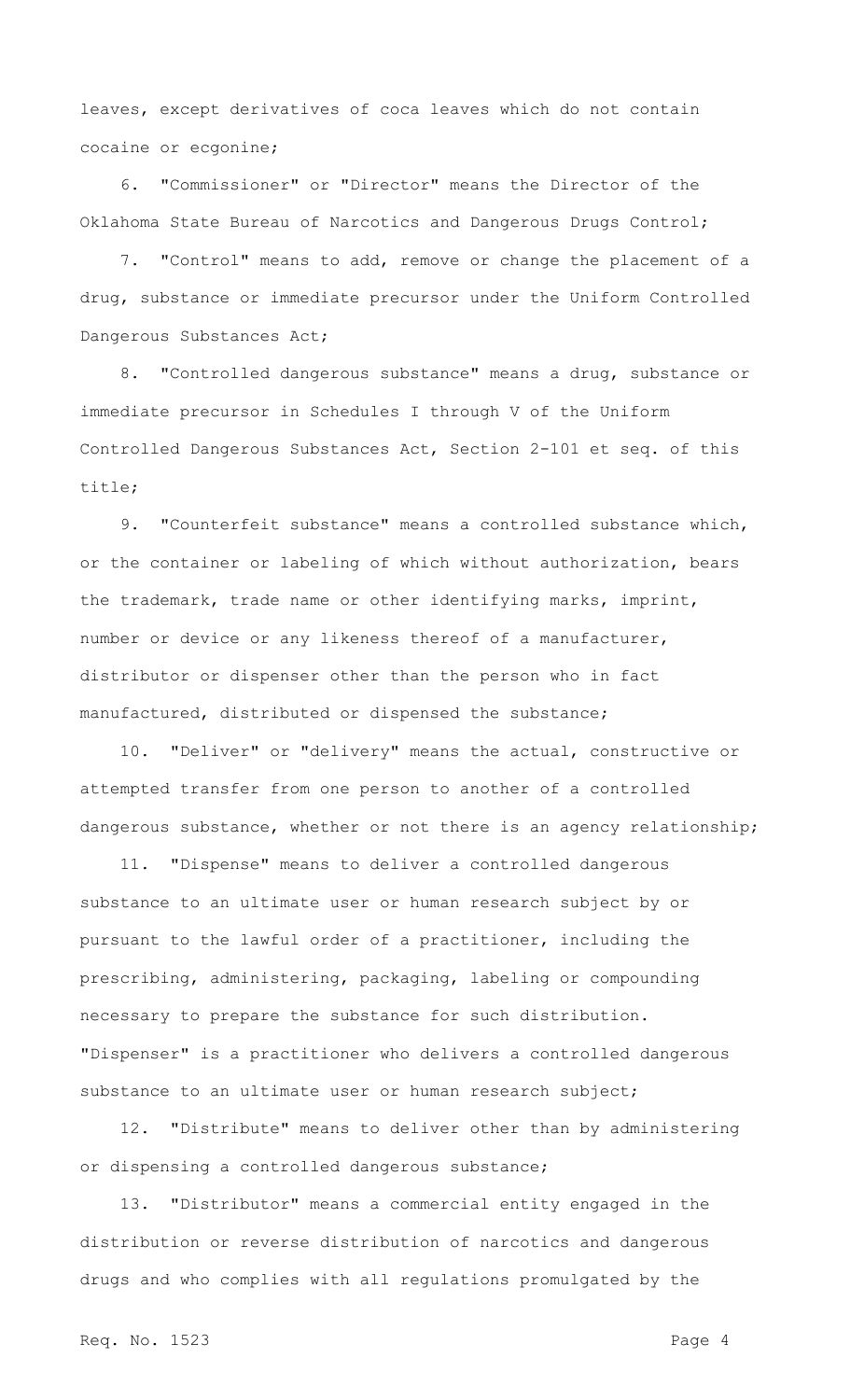federal Drug Enforcement Administration and the Oklahoma State Bureau of Narcotics and Dangerous Drugs Control;

- 14. "Drug" means articles:
	- a. recognized in the official United States Pharmacopoeia, official Homeopathic Pharmacopoeia of the United States, or official National Formulary, or any supplement to any of them,
	- b. intended for use in the diagnosis, cure, mitigation, treatment or prevention of disease in man or other animals,
	- c. other than food, intended to affect the structure or any function of the body of man or other animals, and
	- d. intended for use as a component of any article specified in this paragraph;

provided, however, the term "drug" does not include devices or their components, parts or accessories;

15. "Drug-dependent person" means a person who is using a controlled dangerous substance and who is in a state of psychic or physical dependence, or both, arising from administration of that controlled dangerous substance on a continuous basis. Drug dependence is characterized by behavioral and other responses which include a strong compulsion to take the substance on a continuous basis in order to experience its psychic effects, or to avoid the discomfort of its absence;

16. "Home care agency" means any sole proprietorship, partnership, association, corporation, or other organization which administers, offers, or provides home care services, for a fee or pursuant to a contract for such services, to clients in their place of residence;

17. "Home care services" means skilled or personal care services provided to clients in their place of residence for a fee;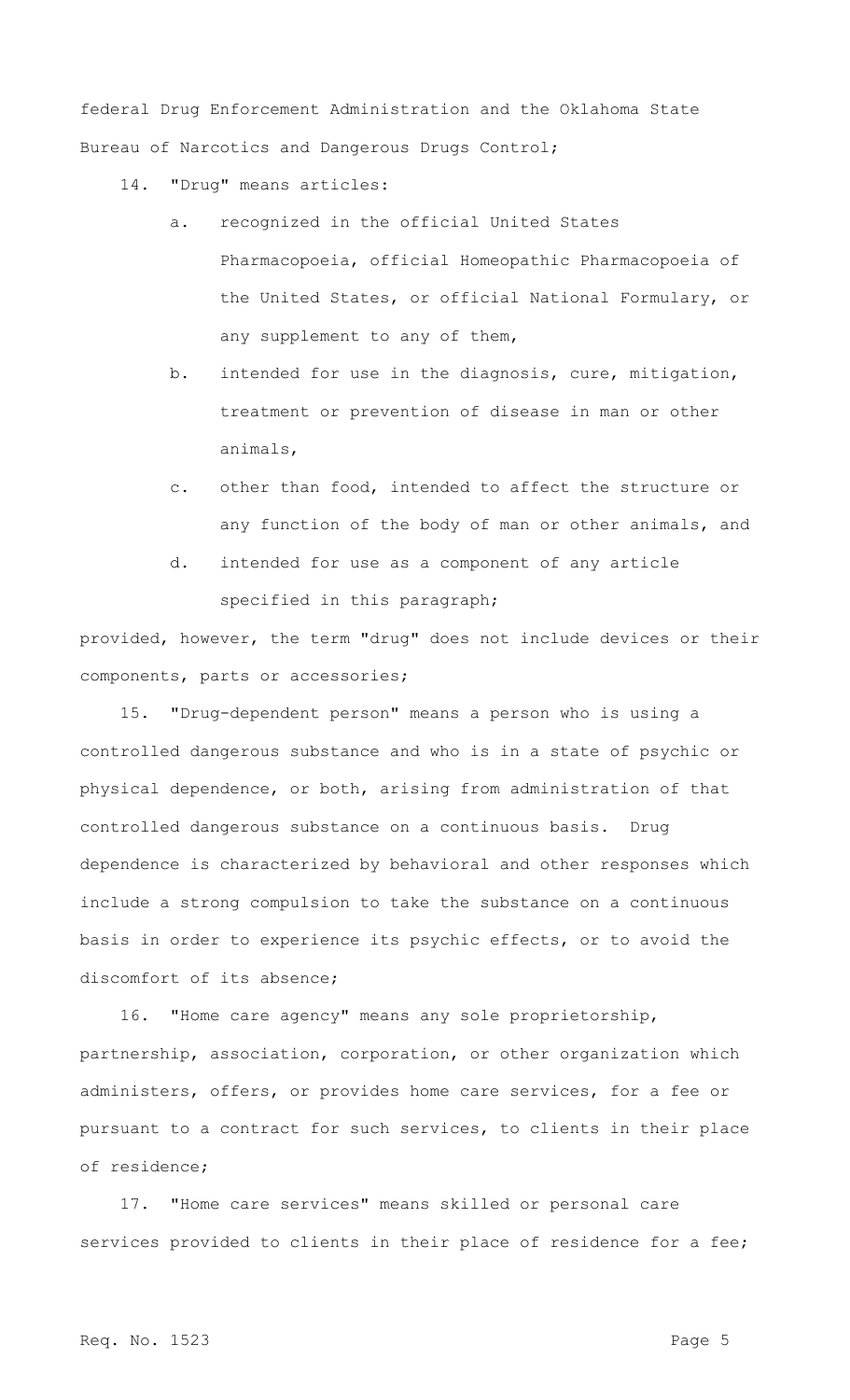18. "Hospice" means a centrally administered, nonprofit or profit, medically directed, nurse-coordinated program which provides a continuum of home and inpatient care for the terminally ill patient and the patient's family. Such term shall also include a centrally administered, nonprofit or profit, medically directed, nurse-coordinated program if such program is licensed pursuant to the provisions of this act. A hospice program offers palliative and supportive care to meet the special needs arising out of the physical, emotional and spiritual stresses which are experienced during the final stages of illness and during dying and bereavement. This care is available twenty-four (24) hours a day, seven (7) days a week, and is provided on the basis of need, regardless of ability to pay. "Class A" Hospice refers to Medicare certified hospices. "Class B" refers to all other providers of hospice services;

19. "Imitation controlled substance" means a substance that is not a controlled dangerous substance, which by dosage unit appearance, color, shape, size, markings or by representations made, would lead a reasonable person to believe that the substance is a controlled dangerous substance. In the event the appearance of the dosage unit is not reasonably sufficient to establish that the substance is an "imitation controlled substance", the court or authority concerned should consider, in addition to all other factors, the following factors as related to "representations made" in determining whether the substance is an "imitation controlled substance":

- a. statements made by an owner or by any other person in control of the substance concerning the nature of the substance, or its use or effect,
- b. statements made to the recipient that the substance may be resold for inordinate profit,
- c. whether the substance is packaged in a manner normally used for illicit controlled substances,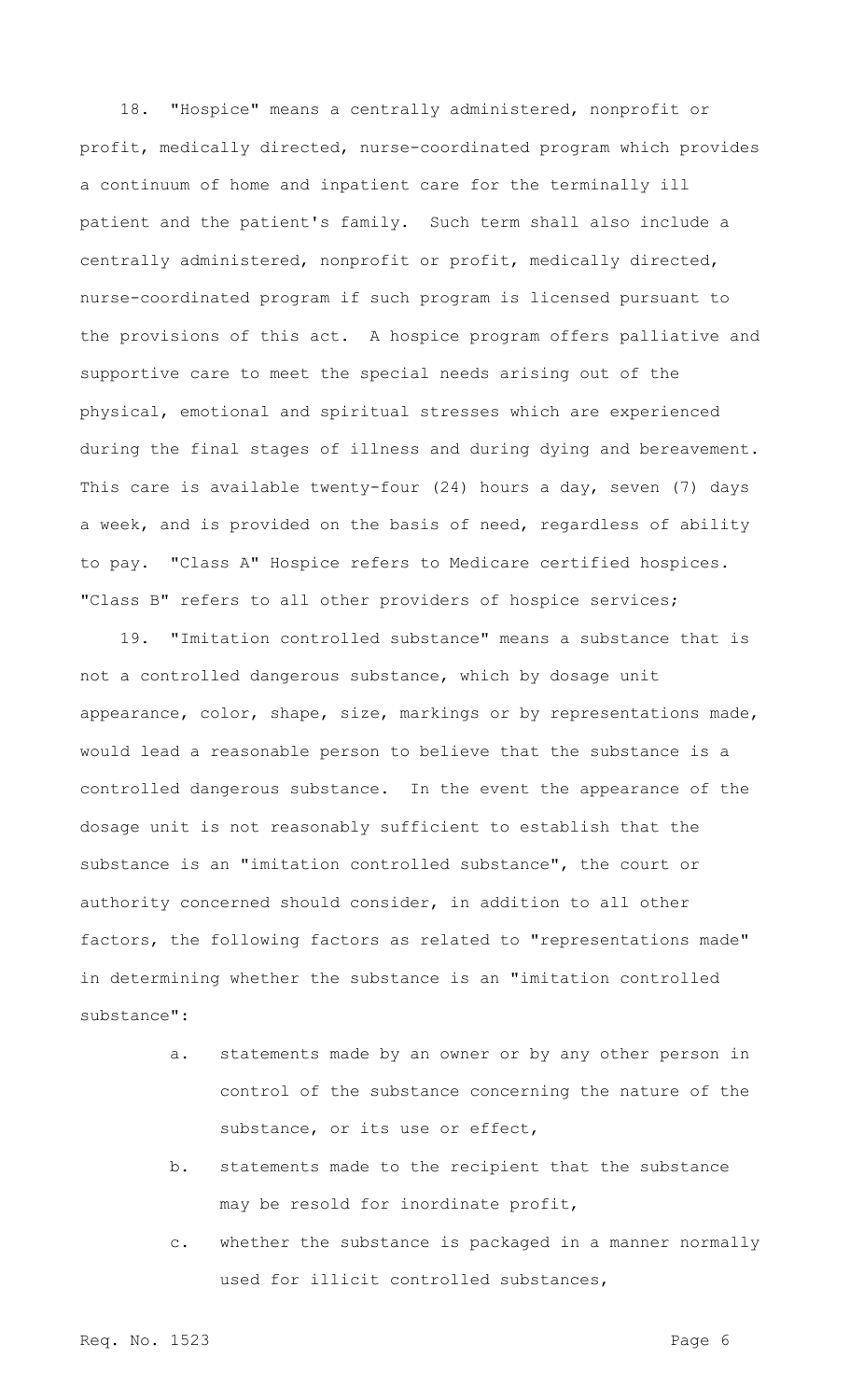- d. evasive tactics or actions utilized by the owner or person in control of the substance to avoid detection by law enforcement authorities,
- e. prior convictions, if any, of an owner, or any other person in control of the object, under state or federal law related to controlled substances or fraud, and
- f. the proximity of the substances to controlled dangerous substances;

20. "Immediate precursor" means a substance which the Director has found to be and by regulation designates as being the principal compound commonly used or produced primarily for use, and which is an immediate chemical intermediary used, or likely to be used, in the manufacture of a controlled dangerous substance, the control of which is necessary to prevent, curtail or limit such manufacture;

21. "Laboratory" means a laboratory approved by the Director as proper to be entrusted with the custody of controlled dangerous substances and the use of controlled dangerous substances for scientific and medical purposes and for purposes of instruction;

22. "Manufacture" means the production, preparation, propagation, compounding or processing of a controlled dangerous substance, either directly or indirectly by extraction from substances of natural or synthetic origin, or independently by means of chemical synthesis or by a combination of extraction and chemical synthesis. "Manufacturer" includes any person who packages, repackages or labels any container of any controlled dangerous substance, except practitioners who dispense or compound prescription orders for delivery to the ultimate consumer;

23. "Marihuana" means all parts of the plant Cannabis sativa L., whether growing or not; the seeds thereof; the resin extracted from any part of such plant; and every compound, manufacture, salt, derivative, mixture or preparation of such plant, its seeds or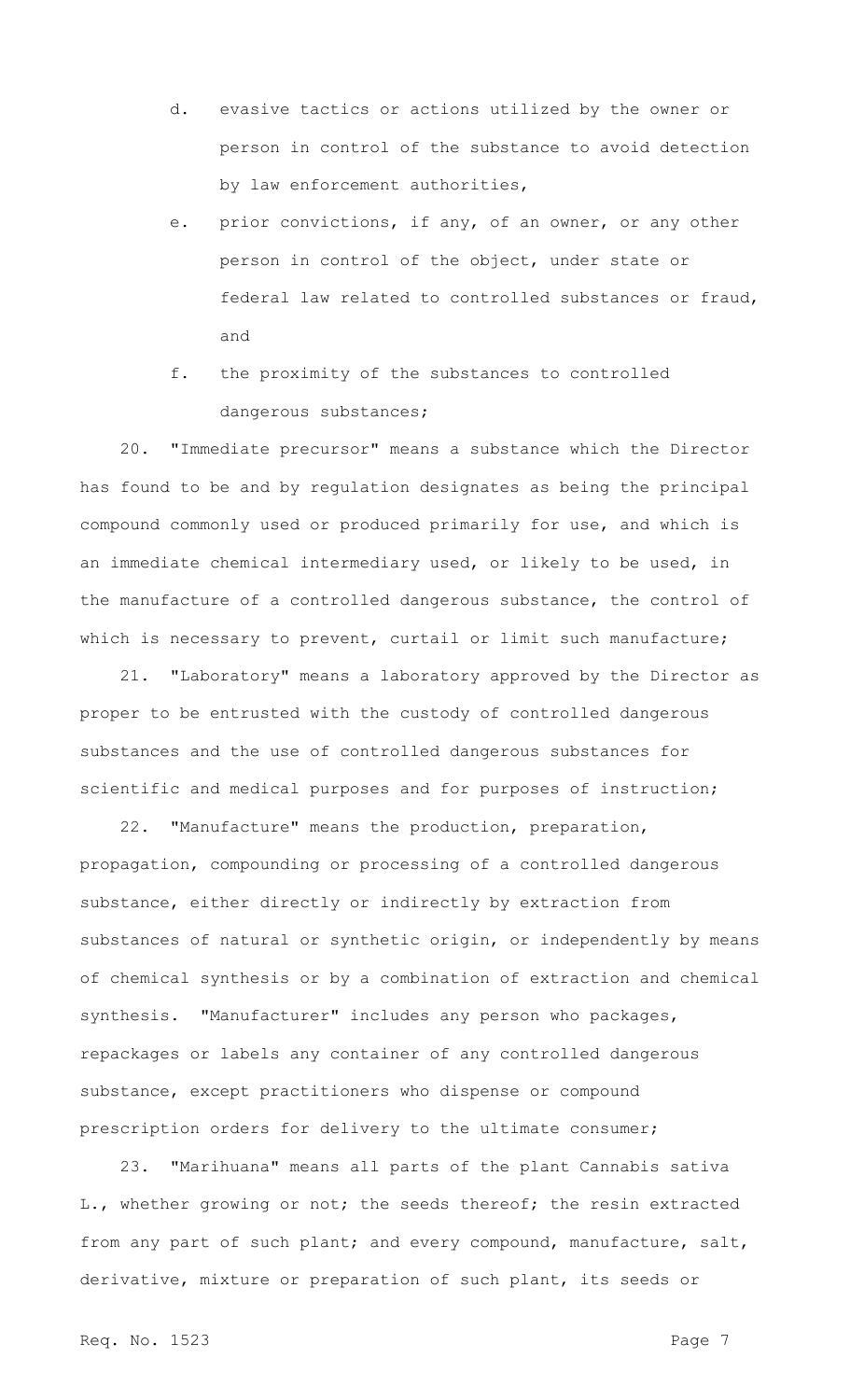resin, but shall not include the mature stalks of such plant, fiber produced from such stalks, oil or cake made from the seeds of such plant, any other compound, manufacture, salt, derivative, mixture or preparation of such mature stalks (except the resin extracted therefrom), fiber, oil or cake, or the sterilized seed of such plant which is incapable of germination;

24. "Medical purpose" means an intention to utilize a controlled dangerous substance for physical or mental treatment, for diagnosis, or for the prevention of a disease condition not in violation of any state or federal law and not for the purpose of satisfying physiological or psychological dependence or other abuse;

25. "Mid-level practitioner" means an advanced practice nurse as defined and within parameters specified in Section 567.3a of Title 59 of the Oklahoma Statutes, or a certified animal euthanasia technician as defined in Section 698.2 of Title 59 of the Oklahoma Statutes, or an animal control officer registered by the Oklahoma State Bureau of Narcotics and Dangerous Drugs Control under subsection B of Section 3 of this act within the parameters of such officer's duty under Sections 501 through 508 of Title 4 of the Oklahoma Statutes;

26. "Narcotic drug" means any of the following, whether produced directly or indirectly by extraction from substances of vegetable origin, or independently by means of chemical synthesis, or by a combination of extraction and chemical synthesis:

- a. opium, coca leaves and opiates,
- b. a compound, manufacture, salt, derivative or preparation of opium, coca leaves or opiates,
- c. cocaine, its salts, optical and geometric isomers, and salts of isomers,
- d. ecgonine, its derivatives, their salts, isomers and salts of isomers, and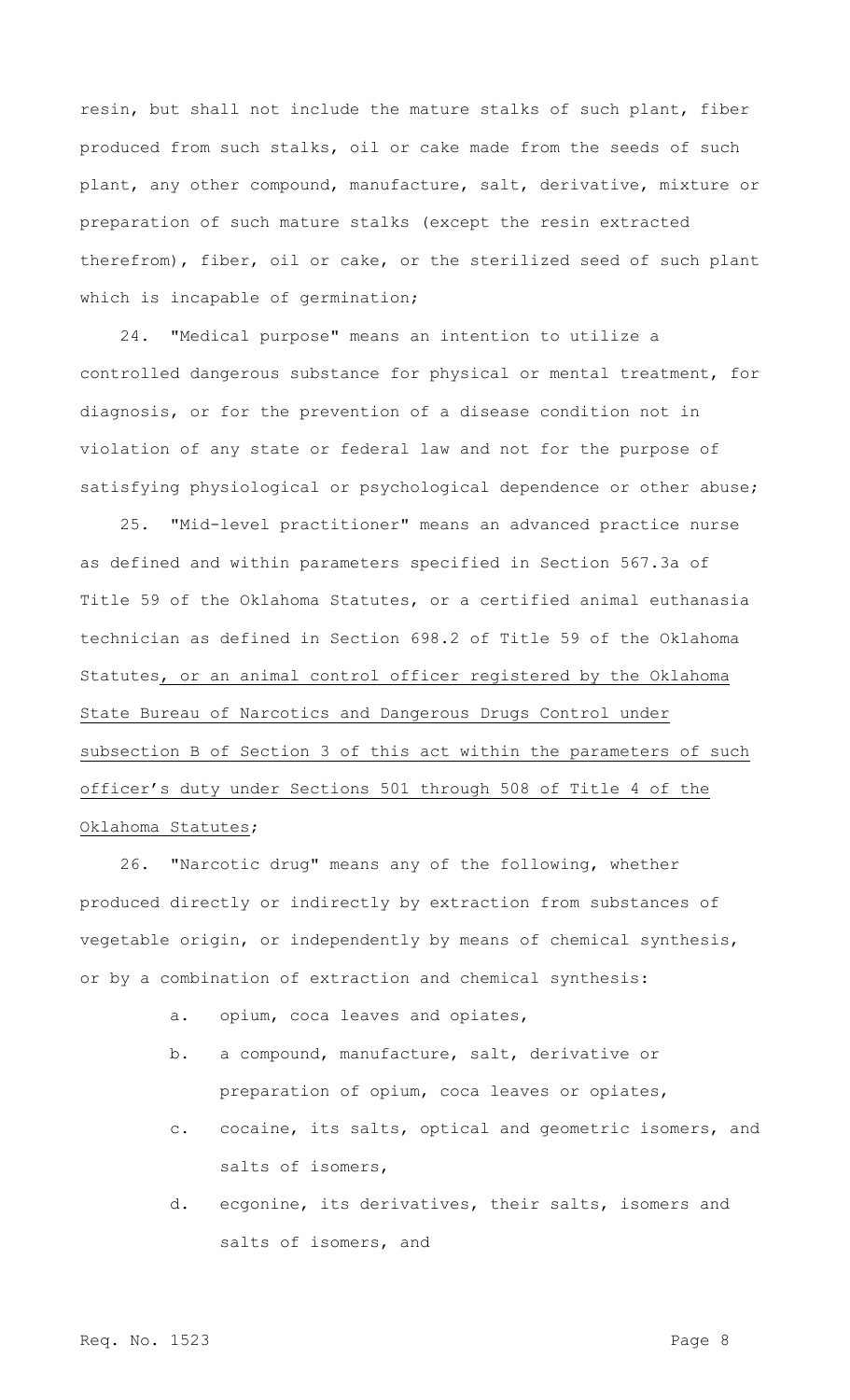e. a substance, and any compound, manufacture, salt, derivative or preparation thereof, which is chemically identical with any of the substances referred to in subparagraphs a through d of this paragraph, except that the words "narcotic drug" as used in Section 2- 101 et seq. of this title shall not include decocainized coca leaves or extracts of coca leaves, which extracts do not contain cocaine or ecgonine;

27. "Opiate" means any substance having an addiction-forming or addiction-sustaining liability similar to morphine or being capable of conversion into a drug having such addiction-forming or addiction-sustaining liability. It does not include, unless specifically designated as controlled under the Uniform Controlled Dangerous Substances Act, the dextrorotatory isomer of 3-methoxy-nmethyl-morphinan and its salts (dextromethorphan). It does include its racemic and levorotatory forms;

28. "Opium poppy" means the plant of the species Papaver somniferum L., except the seeds thereof;

29. "Peace officer" means a police officer, sheriff, deputy sheriff, district attorney's investigator, investigator from the Office of the Attorney General, or any other person elected or appointed by law to enforce any of the criminal laws of this state or of the United States;

30. "Person" means an individual, corporation, government or governmental subdivision or agency, business trust, estate, trust, partnership or association, or any other legal entity;

31. "Poppy straw" means all parts, except the seeds, of the opium poppy, after mowing;

32. "Practitioner" means:

- a. (1) a medical doctor or osteopathic physician,
	- (2) a dentist,
	- (3) a podiatrist,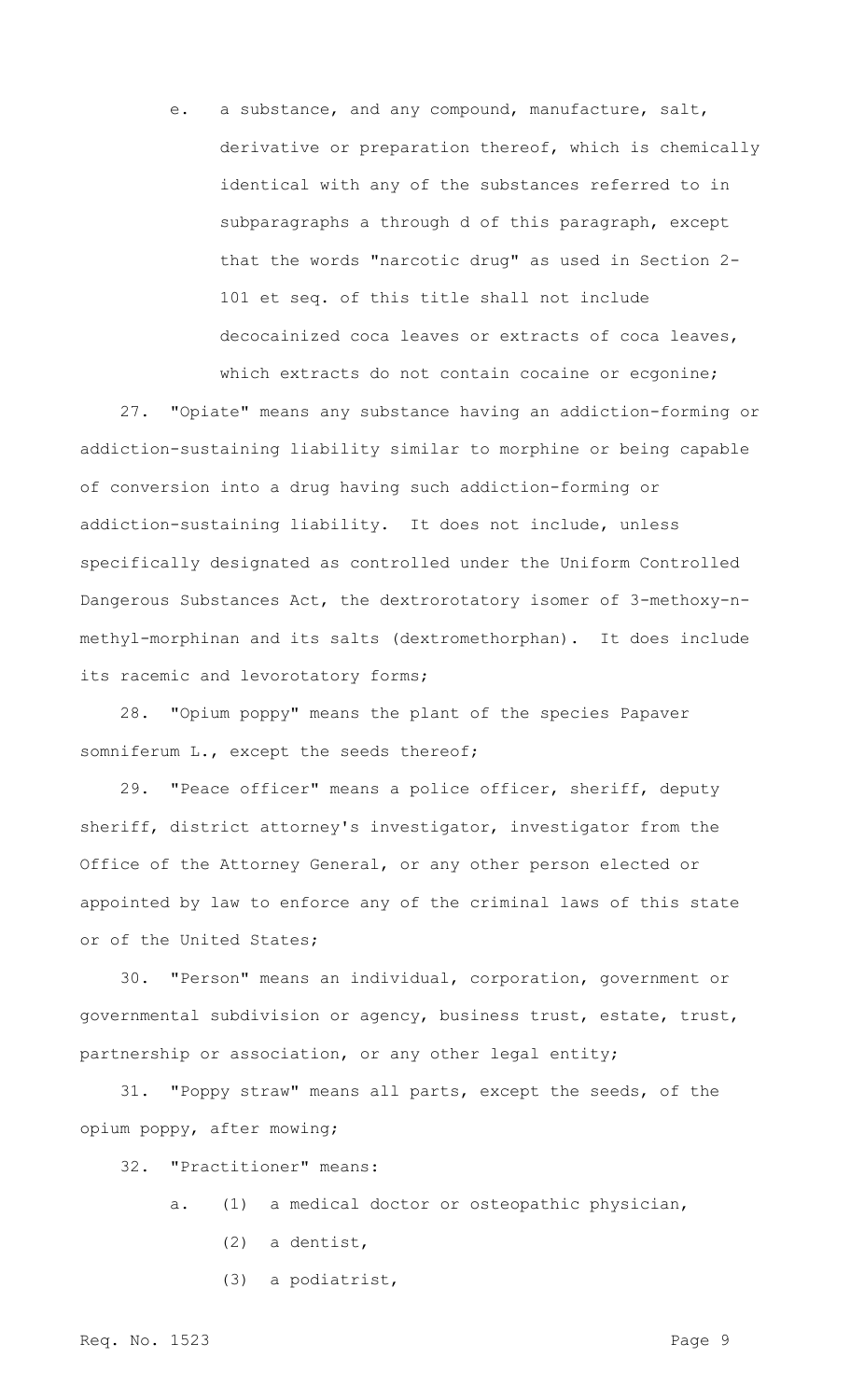- (4) an optometrist,
- (5) a veterinarian,
- (6) a physician assistant under the supervision of a licensed medical doctor or osteopathic physician,
- (7) a scientific investigator, or
- (8) any other person,

licensed, registered or otherwise permitted to prescribe, distribute, dispense, conduct research with respect to, use for scientific purposes or administer a controlled dangerous substance in the course of professional practice or research in this state, or

b. a pharmacy, hospital, laboratory or other institution licensed, registered or otherwise permitted to distribute, dispense, conduct research with respect to, use for scientific purposes or administer a controlled dangerous substance in the course of professional practice or research in this state;

33. "Production" includes the manufacture, planting, cultivation, growing or harvesting of a controlled dangerous substance;

34. "State" means the State of Oklahoma or any other state of the United States;

35. "Ultimate user" means a person who lawfully possesses a controlled dangerous substance for the person's own use or for the use of a member of the person's household or for administration to an animal owned by the person or by a member of the person's household;

36. "Drug paraphernalia" means all equipment, products and materials of any kind which are used or intended for use in planting, propagating, cultivating, growing, harvesting, manufacturing, compounding, converting, producing, processing, preparing, testing, analyzing, packaging, repackaging, storing,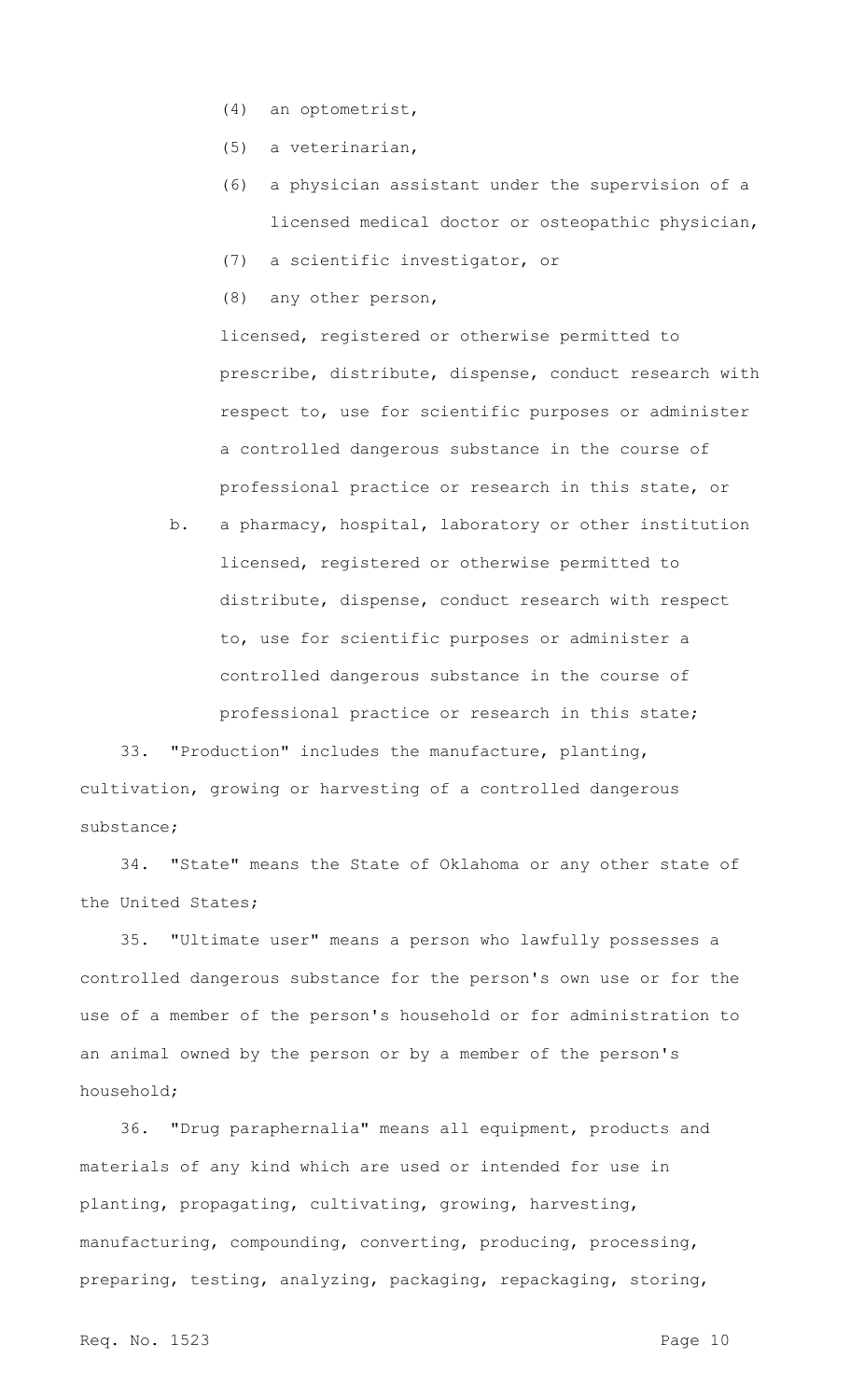containing, concealing, injecting, ingesting, inhaling or otherwise introducing into the human body, a controlled dangerous substance in violation of the Uniform Controlled Dangerous Substances Act including, but not limited to:

- a. kits used or intended for use in planting, propagating, cultivating, growing or harvesting of any species of plant which is a controlled dangerous substance or from which a controlled dangerous substance can be derived,
- b. kits used or intended for use in manufacturing, compounding, converting, producing, processing or preparing controlled dangerous substances,
- c. isomerization devices used or intended for use in increasing the potency of any species of plant which is a controlled dangerous substance,
- d. testing equipment used or intended for use in identifying, or in analyzing the strength, effectiveness or purity of controlled dangerous substances,
- e. scales and balances used or intended for use in weighing or measuring controlled dangerous substances,
- f. diluents and adulterants, such as quinine hydrochloride, mannitol, mannite, dextrose and lactose, used or intended for use in cutting controlled dangerous substances,
- g. separation gins and sifters used or intended for use in removing twigs and seeds from, or in otherwise cleaning or refining, marihuana,
- h. blenders, bowls, containers, spoons and mixing devices used or intended for use in compounding controlled dangerous substances,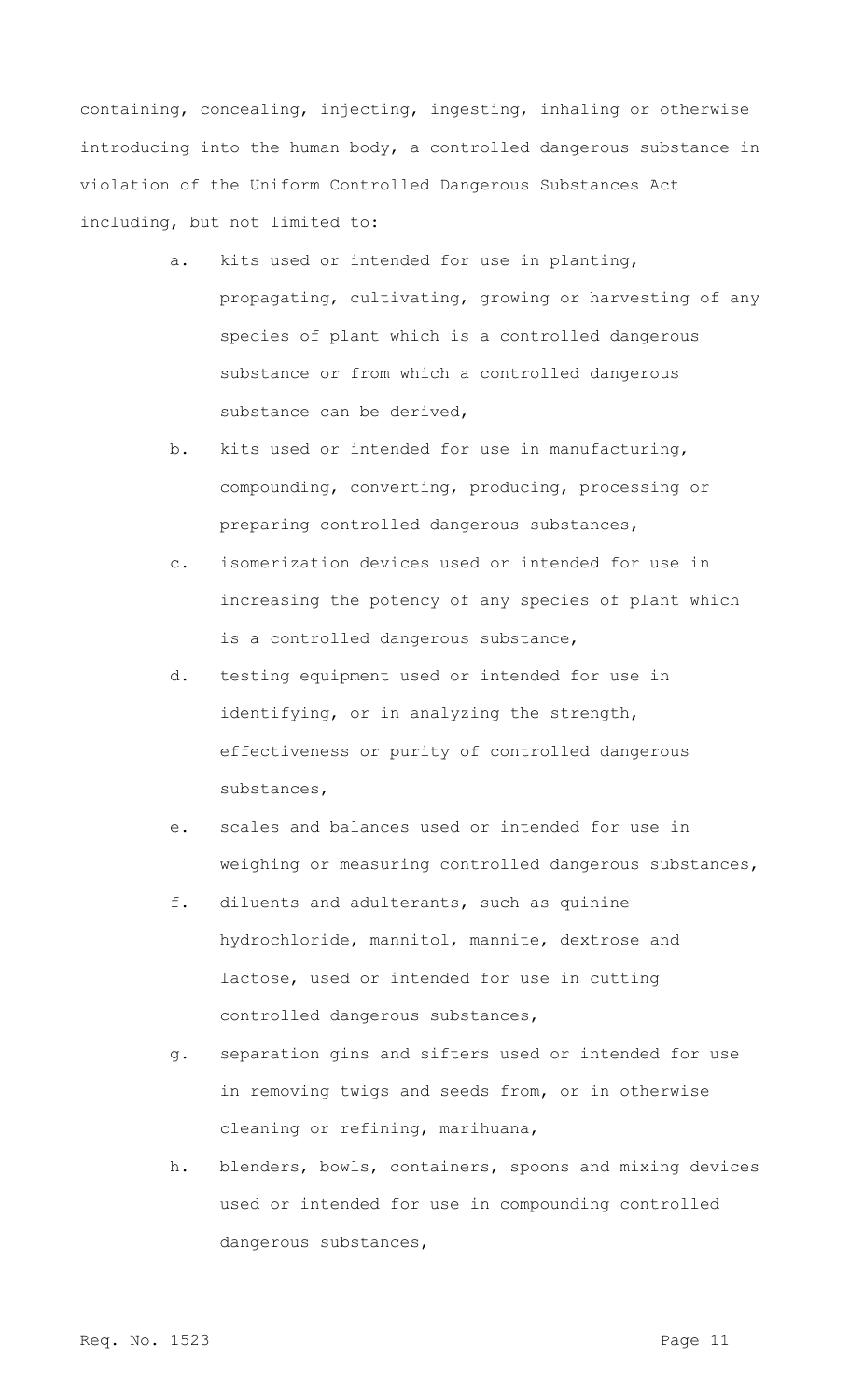- i. capsules, balloons, envelopes and other containers used or intended for use in packaging small quantities of controlled dangerous substances,
- j. containers and other objects used or intended for use in parenterally injecting controlled dangerous substances into the human body,
- k. hypodermic syringes, needles and other objects used or intended for use in parenterally injecting controlled dangerous substances into the human body, and
- l. objects used or intended for use in ingesting, inhaling or otherwise introducing marihuana, cocaine, hashish or hashish oil into the human body, such as:
	- (1) metal, wooden, acrylic, glass, stone, plastic or ceramic pipes with or without screens, permanent screens, hashish heads or punctured metal bowls,
	- (2) water pipes,
	- (3) carburetion tubes and devices,
	- (4) smoking and carburetion masks,
	- (5) roach clips, meaning objects used to hold burning material, such as a marihuana cigarette, that has become too small or too short to be held in the hand,
	- (6) miniature cocaine spoons and cocaine vials,
	- (7) chamber pipes,
	- (8) carburetor pipes,
	- (9) electric pipes,
	- (10) air-driven pipes,
	- (11) chillums,
	- (12) bongs, or
	- (13) ice pipes or chillers;

provided, however, the term "drug paraphernalia" shall not include separation gins intended for use in preparing tea or spice, clamps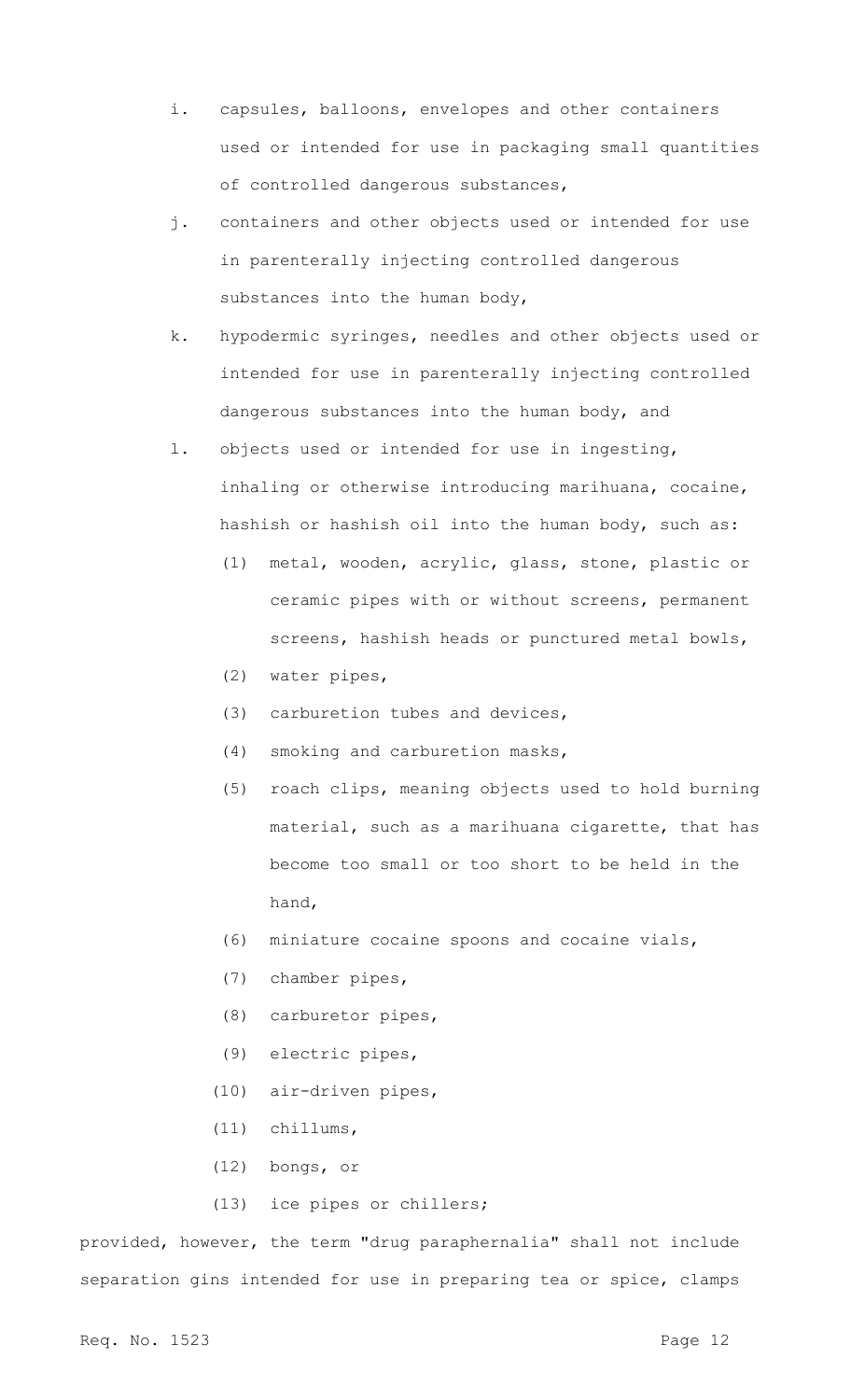used for constructing electrical equipment, water pipes designed for ornamentation or pipes designed for smoking tobacco;

37. "Synthetic controlled substance" means a substance that is not a controlled dangerous substance, but is a substance that produces a like or similar physiological or psychological effect on the human central nervous system that currently has no accepted medical use in treatment in the United States and has a potential for abuse. The court or authority concerned with establishing that the substance is a synthetic controlled substance should consider, in addition to all other factors, the following factors as related to "representations made" in determining whether the substance is a synthetic controlled substance:

- a. statements made by an owner or by any other person in control of the substance concerning the nature of the substance, its use or effect,
- b. statements made to the recipient that the substance may be resold for an inordinate profit,
- c. prior convictions, if any, of an owner or any person in control of the substance, under state or federal law related to controlled dangerous substances, and
- d. the proximity of the substance to any controlled dangerous substance;

38. "Tetrahydrocannabinols" means all substances that have been chemically synthesized to emulate the tetrahydrocannabinols of marihuana;

39. "Isomer" means the optical isomer, except as used in subsection C of Section 2-204 of this title and paragraph 4 of subsection A of Section 2-206 of this title. As used in subsection C of Section 2-204 of this title, "isomer" means the optical, positional or geometric isomer. As used in paragraph 4 of subsection A of Section 2-206 of this title, the term "isomer" means the optical or geometric isomer;